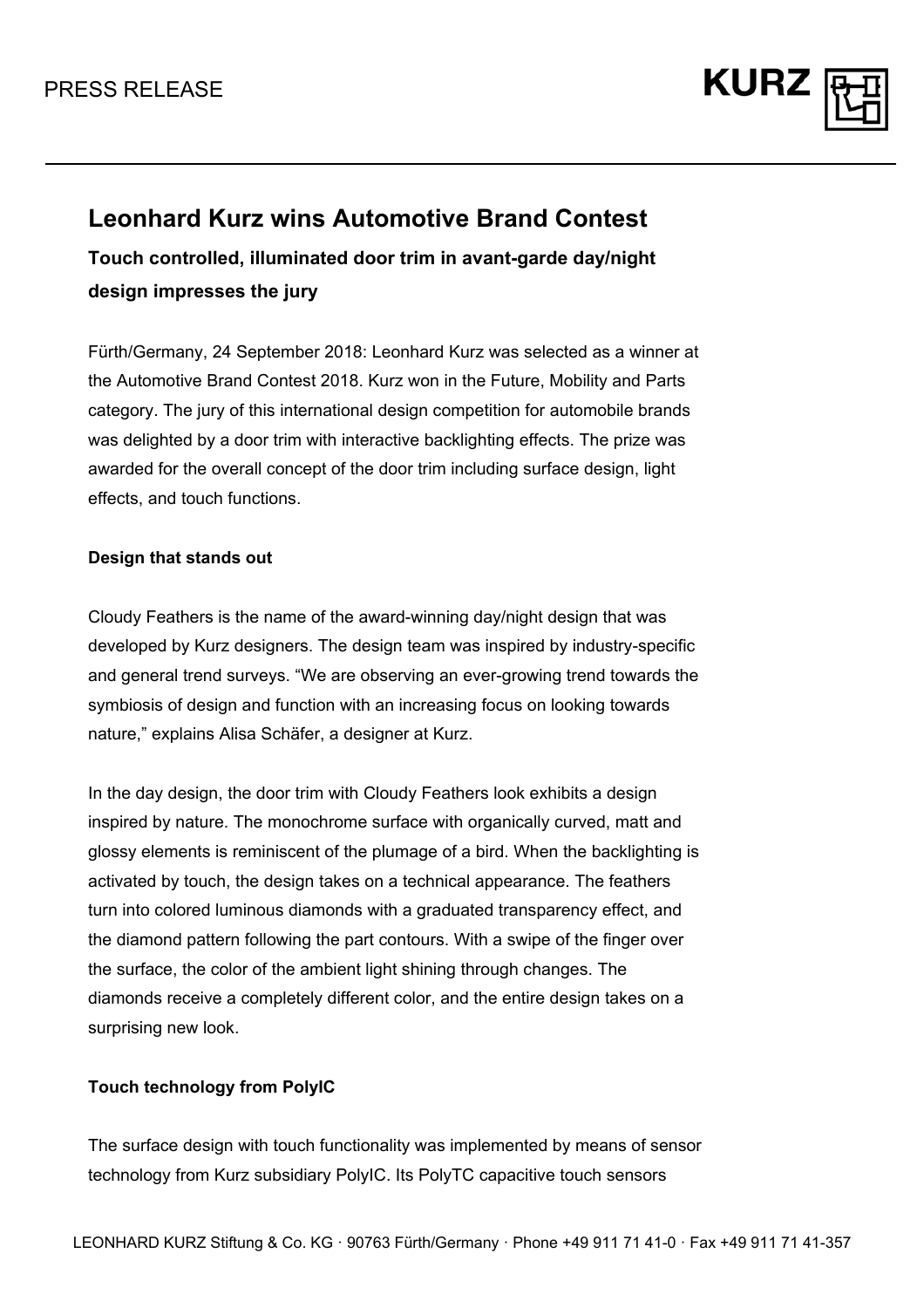## PRESS RELEASE

offer not only a high level of functionality but also excellent transmission, thereby allowing a clear, true-color translucency over the entire touch surface. They provide the technical prerequisites for implementing a functional day/night design like Cloudy Feathers. PolyTC sensors are also mechanically rugged and flexible. This enables them to be integrated not only into flat, but also into threedimensional plastic components such as the award-winning automotive door trim.

**KURZ** 

### **Prize-winning design at Fakuma**

The winning design will be on display at this year's Fakuma from October 16 — 20 in Friedrichshafen. Visitors to Fakuma will have the opportunity to operate the touch functions and experience the design changeover between daylight and backlighting for themselves at the Kurz booth A4-4122 in hall A4. In addition to the award-winning door trim, further touch- and gesture-controlled displays and control panels for the automotive, consumer electronics and household appliances sectors will be demonstrated. There will also be a live demonstration of the fully mechanical integration of touch sensors using the newly developed Functional Foil Bonding process.

#### **The competition**

With the Automotive Brand Contest, the German Design Council honors outstanding product and communication design and draws attention to the fundamental importance of brand and brand design in the automotive industry. In this context, the focus is on the integral and consistent use of the brand across all media and products. Prizes are awarded in 12 different categories and four special categories. The categories cover the entire design spectrum and range from vehicle designs and concepts through brand design and interconnected multimedia all the way to campaigns and events.

□□□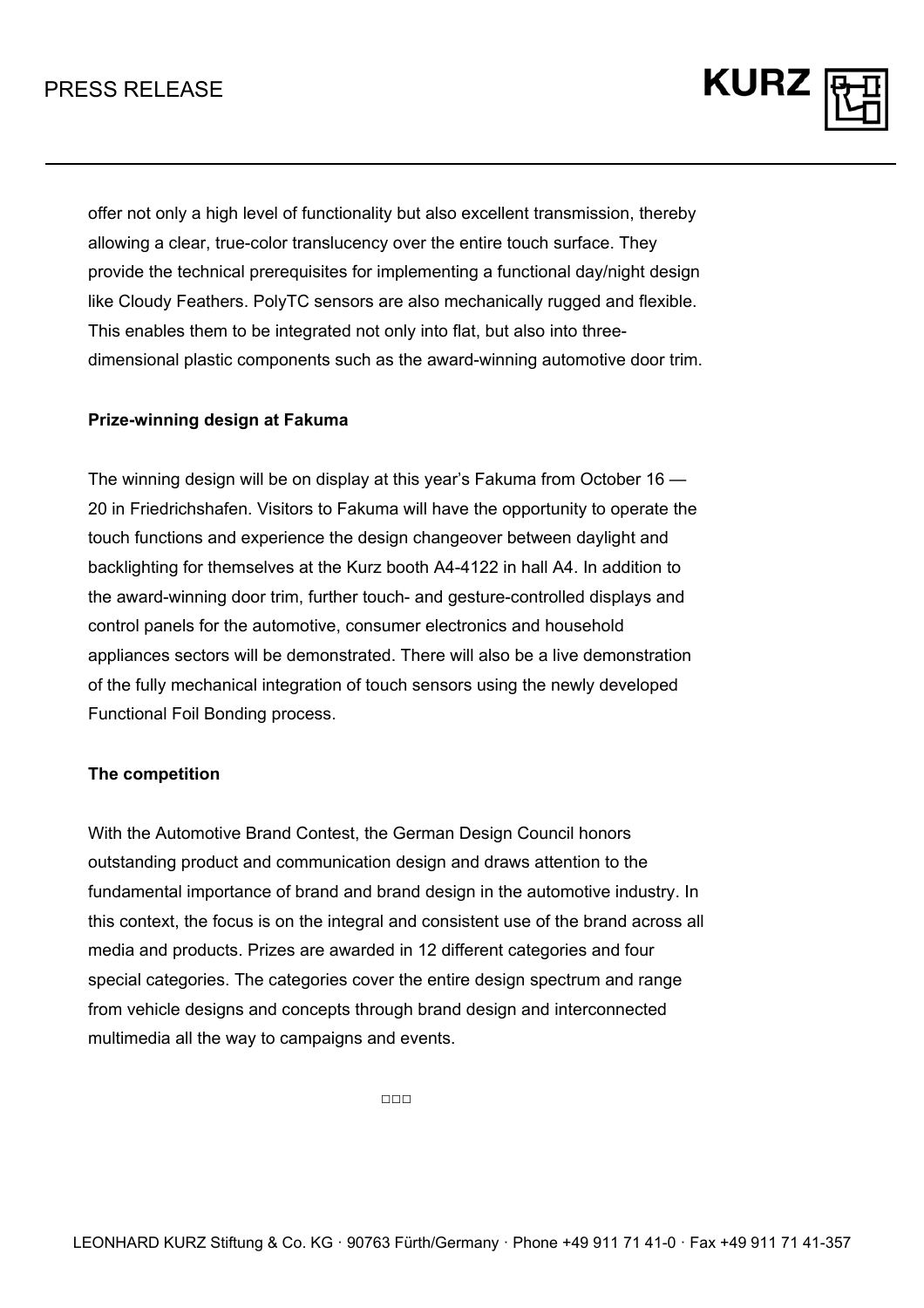



Kurz's award-winning door trim in day/night design (Photo: Kurz)

 $\Box \Box \Box$ 

**About KURZ:** The KURZ Group is a global leader in hot stamping and coating technology. KURZ develops and manufactures decorative and functional layers applied to carrier foils for a large variety of applications. The range includes metallized, pigmented and holographic stamping foils for packaging or print products, surface finishes for electronic devices or automotive parts, protective and decorative lacquers for furniture or household appliances, authenticity features for brand name items, metallic applications for textiles, and different types of coatings for many other applications. With over 5,000 employees in 14 production plants in Europe, Asia and the USA, 24 international subsidiaries and a global network of agencies and sales offices, the KURZ Group manufactures and sells a comprehensive range of products for surface finishing, decoration, marking and counterfeit protection, rounded off by an extensive range of stamping machines and stamping